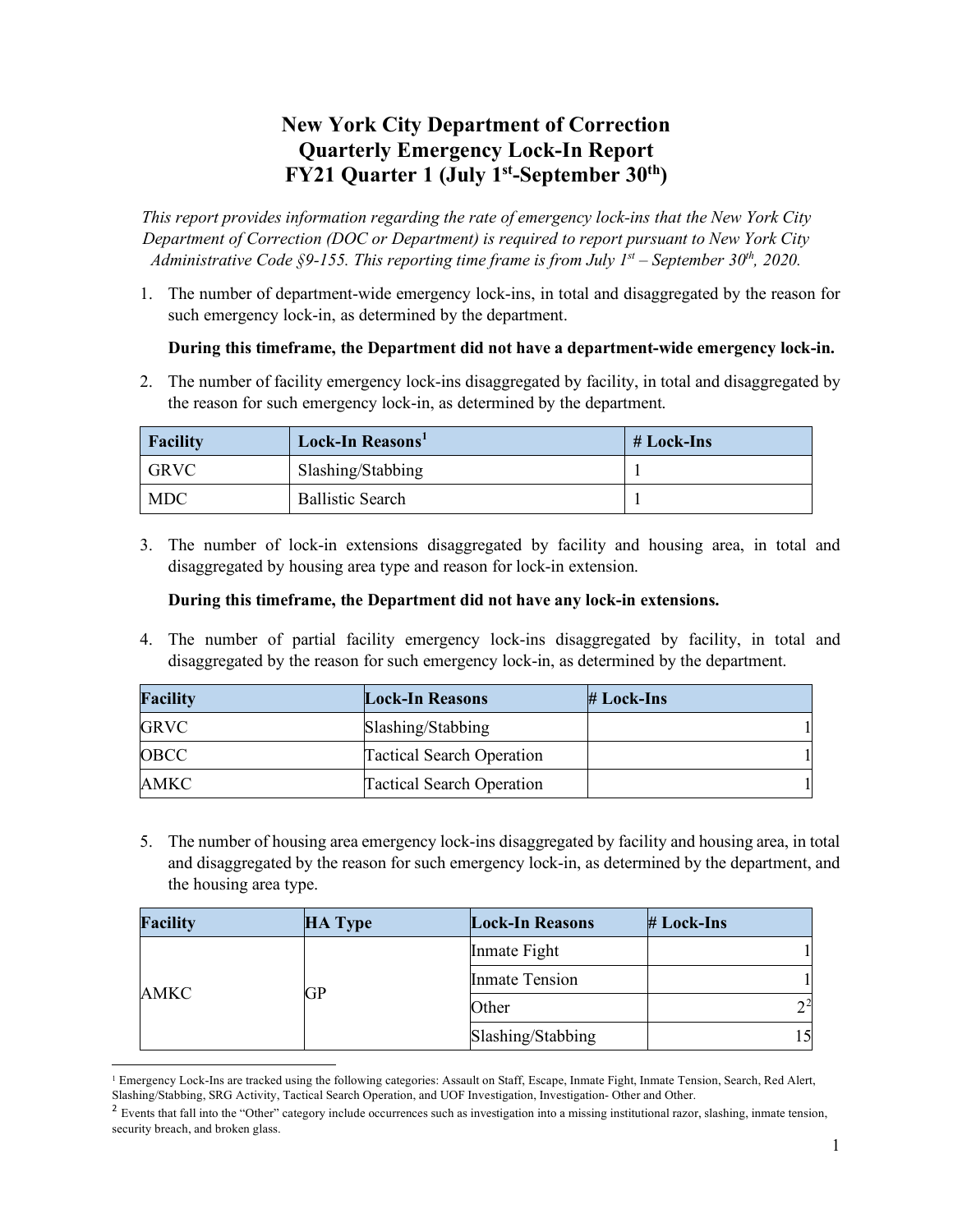| <b>Facility</b> | <b>HA Type</b>     | <b>Lock-In Reasons</b>              | # Lock-Ins              |
|-----------------|--------------------|-------------------------------------|-------------------------|
|                 |                    | <b>SRG</b> Activity                 | $\mathbf{1}$            |
|                 |                    | <b>UOF</b> Investigation            | $\overline{\mathbf{c}}$ |
|                 |                    | Inmate Fight                        | 5                       |
|                 |                    | <b>Inmate Tension</b>               | $\overline{\mathbf{3}}$ |
|                 |                    | Investigation-other                 | $\overline{c}$          |
|                 | <b>GP</b>          | Other                               | $\overline{c}$          |
|                 |                    | Search                              | $\,1$                   |
| <b>GRVC</b>     |                    | Slashing/Stabbing                   | 14                      |
|                 |                    | <b>UOF</b> Investigation            | 12                      |
|                 |                    | <b>Inmate Tension</b>               | $\overline{4}$          |
|                 | <b>RESTRICTIVE</b> | <b>SRG</b> Activity                 | $\mathbf{1}$            |
|                 |                    | <b>UOF</b> Investigation            | $\overline{\mathbf{c}}$ |
|                 |                    | Inmate Fight                        | $\overline{4}$          |
|                 |                    | <b>Inmate Tension</b>               | $\mathbf{1}$            |
|                 |                    | Investigation-other                 | $\mathbf{1}$            |
| <b>MDC</b>      | GP                 | Other                               | $\mathbf{1}$            |
|                 |                    | Search                              | $\mathbf{1}$            |
|                 |                    | Slashing/Stabbing                   | $\overline{c}$          |
|                 |                    | <b>UOF</b> Investigation            | 9                       |
|                 |                    | Slashing/Stabbing                   | $\overline{c}$          |
| <b>NIC</b>      | GP                 | <b>Tactical Search</b><br>Operation | $\mathbf{1}$            |
|                 |                    | <b>UOF</b> Investigation            | $\mathbf 1$             |
|                 |                    | Inmate Fight                        | $\mathbf{1}$            |
|                 | <b>GP</b>          | Other                               | $\overline{c}$          |
|                 |                    | <b>UOF</b> Investigation            | 31                      |
| OBCC            |                    | Inmate Fight                        | $\mathbf{1}$            |
|                 | <b>RESTRICTIVE</b> | <b>Inmate Tension</b>               | $\overline{a}$          |
|                 |                    | Slashing/Stabbing                   | 6                       |
|                 |                    | <b>UOF</b> Investigation            | 10                      |
| <b>RMSC</b>     | <b>GP</b>          | Investigation-other                 | $\mathbf{1}$            |
|                 |                    | Other                               | $\mathbf{1}$            |
|                 |                    | Investigation-other                 | $\mathbf{1}$            |
| <b>RNDC</b>     | GP                 | Slashing/Stabbing                   | $\overline{7}$          |
|                 |                    | <b>SRG</b> Activity                 | $\mathbf{1}$            |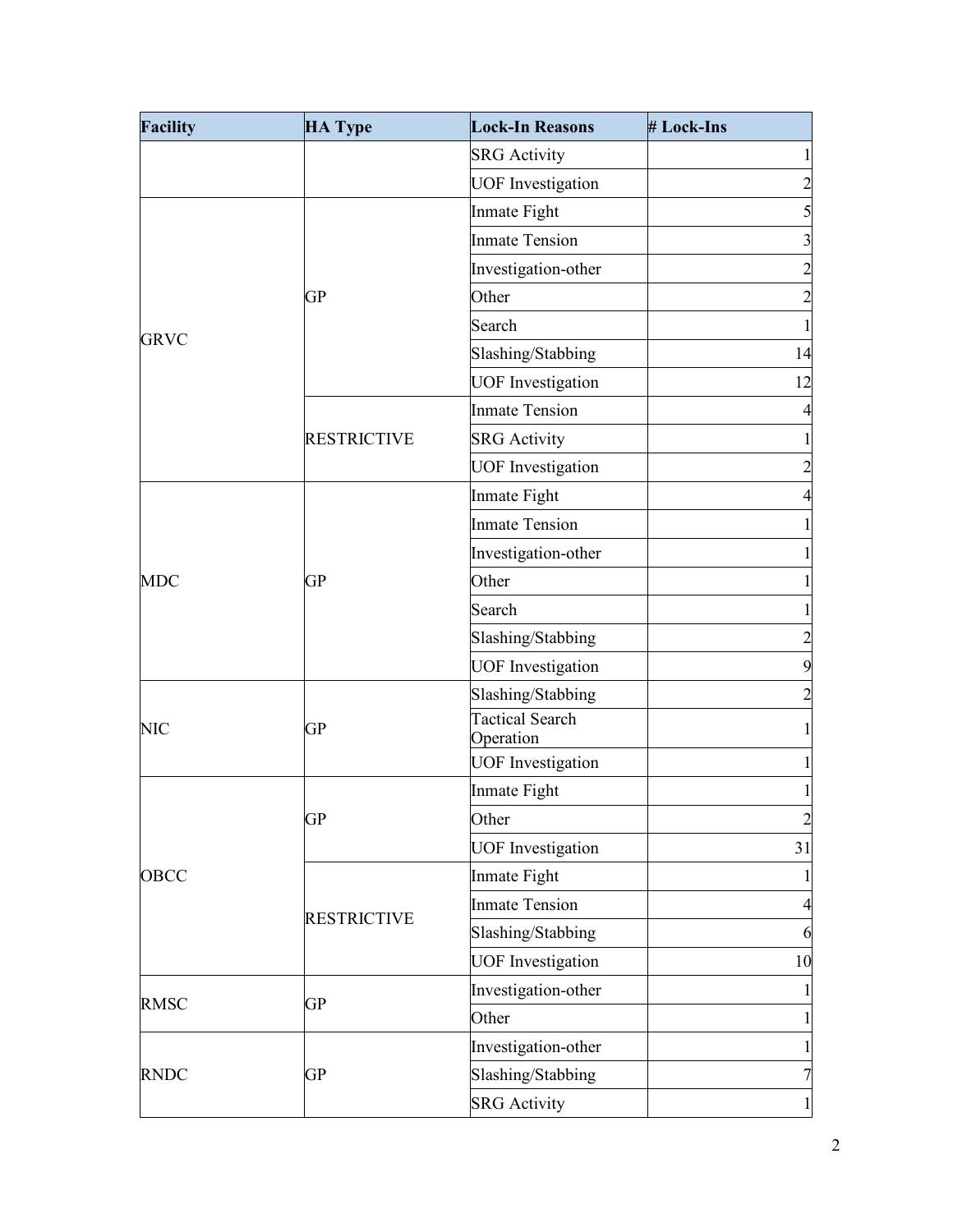| <b>Facility</b> | <b>HA Type</b> | <b>Lock-In Reasons</b>   | $# Lock-Ins$ |
|-----------------|----------------|--------------------------|--------------|
| <b>VCBC</b>     | GP             | <b>Inmate Tension</b>    |              |
|                 |                | Other                    |              |
|                 |                | <b>UOF</b> Investigation |              |

6. The mean and median number of incarcerated individuals housed in areas affected by housing area emergency lock-ins disaggregated by facility, in total and disaggregated by the housing area type.

| <b>Facility</b> | <b>HA Type</b>     | <b>Inmate Count (Mean)</b> | <b>Inmate Count</b><br>(Median) |
|-----------------|--------------------|----------------------------|---------------------------------|
| <b>AMKC</b>     | GP                 | 19.74                      | 17.00                           |
|                 | <b>GP</b>          | 26.94                      | 27.50                           |
| <b>GRVC</b>     | <b>RESTRICTIVE</b> | 5.14                       | 5.00                            |
| <b>MDC</b>      | <b>GP</b>          | 20.65                      | 17.00                           |
| <b>NIC</b>      | <b>GP</b>          | 6.20                       | 6.00                            |
| OBCC            | <b>GP</b>          | 32.06                      | 34.00                           |
|                 | <b>RESTRICTIVE</b> | 16.41                      | 16.50                           |
| <b>RMSC</b>     | GP                 | 15.00                      | 15.00                           |
| <b>RNDC</b>     | <b>GP</b>          | 8.89                       | 9.00                            |
| <b>VCBC</b>     | <b>GP</b>          | 36.25                      | 35.00                           |

7. (a) The mean and median duration of emergency lock-ins disaggregated by department-wide emergency lock-ins, in total and disaggregated by the reason for such emergency lock-in, as determined by the department; (b) facility emergency lock-ins, in total and disaggregated by the reason for such emergency lock-in, as determined by the department; (c) partial facility emergency lock-ins, in total and disaggregated by the reason for such emergency lock-in, as determined by the department; (d)and housing area emergency lock-ins disaggregated by facility, in total and disaggregated by the reason for such emergency lock-in, as determined by the department, and housing area type.

### (a) **During this timeframe, the Department did not have a department-wide emergency lock-in.**

#### (b) **Mean and median duration of facility emergency lock-in**

| <b>Facility</b> | <b>Lock-In Reasons</b>  | <b>Mean Duration</b><br>(Hours) | <b>Median Duration</b><br>(Hours) |
|-----------------|-------------------------|---------------------------------|-----------------------------------|
| <b>GRVC</b>     | Slashing/Stabbing       |                                 | 2.002.00                          |
| <b>MDC</b>      | <b>Ballistic Search</b> |                                 | 7.007.00                          |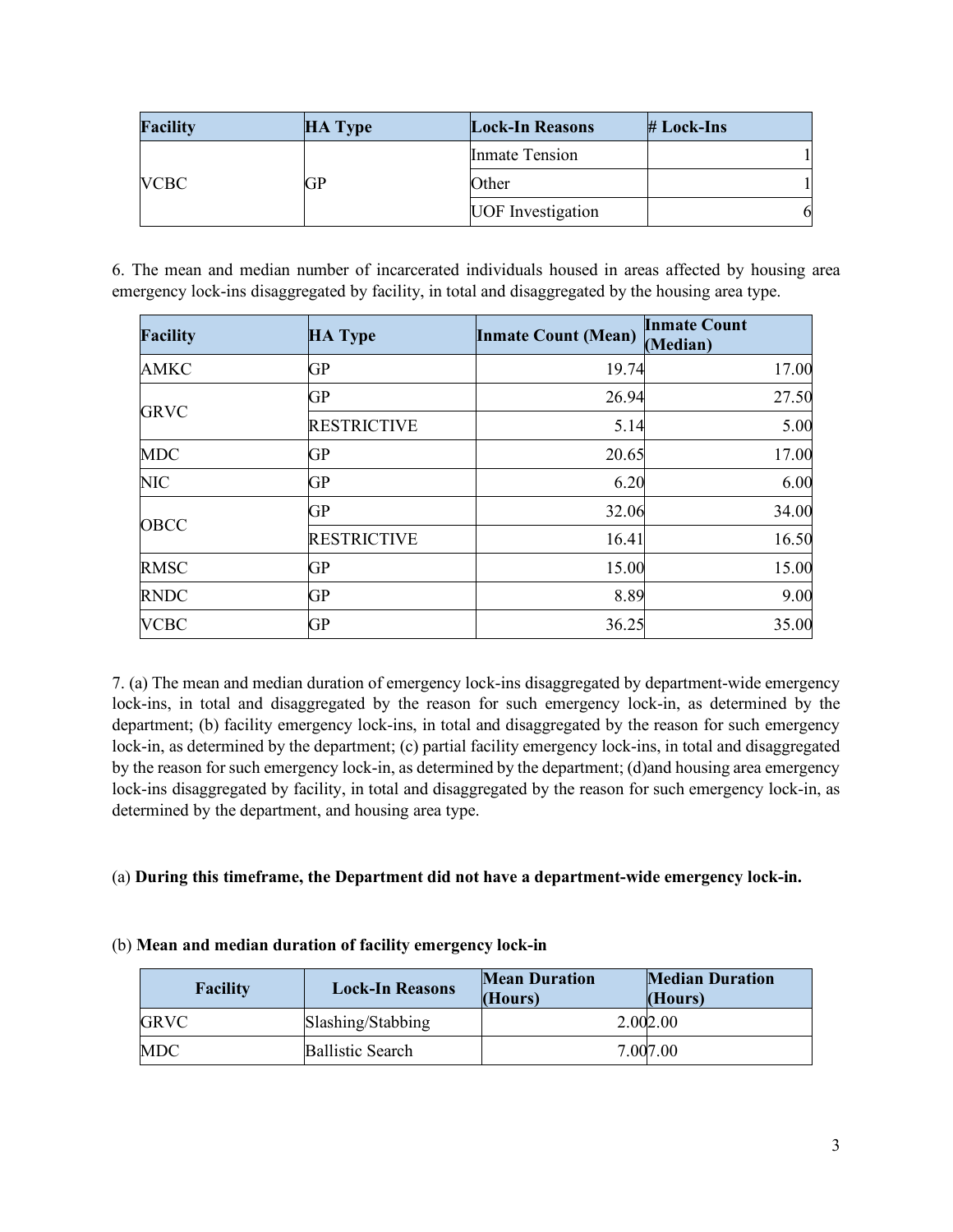| <b>Facility</b> | <b>Lock-In Reasons</b>              | <b>Mean Duration</b><br>(Hours) | <b>Median Duration</b><br>(Hours) |
|-----------------|-------------------------------------|---------------------------------|-----------------------------------|
| <b>GRVC</b>     | Slashing/Stabbing                   | 7.00                            | 7.00                              |
| <b>OBCC</b>     | <b>Tactical Search</b><br>Operation | 3.67                            | 3.67                              |
| AMKC            | <b>Tactical Search</b><br>Operation | 6.00                            | 6.00                              |

### (c) **Mean and median duration of partial facility emergency lock-in**

## (d) **Mean and median duration of housing area (HA) emergency lock-in**

| <b>Facility</b> | <b>HA Type</b>     | <b>Lock-In Reasons</b>              | <b>Mean Duration</b><br>(Hours) | Median<br><b>Duration</b><br>(Hours) |
|-----------------|--------------------|-------------------------------------|---------------------------------|--------------------------------------|
|                 |                    | Inmate Fight                        | 2.00                            | 2.00                                 |
|                 |                    | <b>Inmate Tension</b>               | 7.00                            | 7.00                                 |
|                 |                    | Other                               | 6.00                            | 6.00                                 |
| <b>AMKC</b>     | <b>GP</b>          | Slashing/Stabbing                   | 3.03                            | 3.02                                 |
|                 |                    | <b>SRG</b> Activity                 | 5.00                            | 5.00                                 |
|                 |                    | <b>UOF</b> Investigation            | 5.97                            | 7.00                                 |
|                 |                    | Inmate Fight                        | 4.28                            | 4.25                                 |
|                 |                    | <b>Inmate Tension</b>               | 2.62                            | 2.00                                 |
|                 |                    | Investigation-other                 | 4.25                            | 4.25                                 |
|                 | <b>GP</b>          | Other                               | 7.00                            | 7.00                                 |
|                 |                    | Search                              | 1.50                            | 1.50                                 |
| <b>GRVC</b>     |                    | Slashing/Stabbing                   | 4.13                            | 4.92                                 |
|                 |                    | <b>UOF</b> Investigation            | 3.59                            | 2.00                                 |
|                 |                    | <b>Inmate Tension</b>               | 3.25                            | 2.00                                 |
|                 | <b>RESTRICTIVE</b> | <b>SRG</b> Activity                 | 5.00                            | 5.00                                 |
|                 |                    | <b>UOF</b> Investigation            | 4.50                            | 4.50                                 |
|                 |                    | Inmate Fight                        | 3.38                            | 3.75                                 |
|                 |                    | <b>Inmate Tension</b>               | 7.00                            | 7.00                                 |
|                 |                    | Investigation-other                 | 5.00                            | 5.00                                 |
| <b>MDC</b>      | <b>GP</b>          | Other                               | 2.00                            | 2.00                                 |
|                 |                    | Search                              | 2.00                            | 2.00                                 |
|                 |                    | Slashing/Stabbing                   | 4.50                            | 4.50                                 |
|                 |                    | <b>UOF</b> Investigation            | 4.00                            | 2.00                                 |
|                 |                    | Slashing/Stabbing                   | 3.01                            | 3.01                                 |
| <b>NIC</b>      | <b>GP</b>          | <b>Tactical Search</b><br>Operation | 4.00                            | 4.00                                 |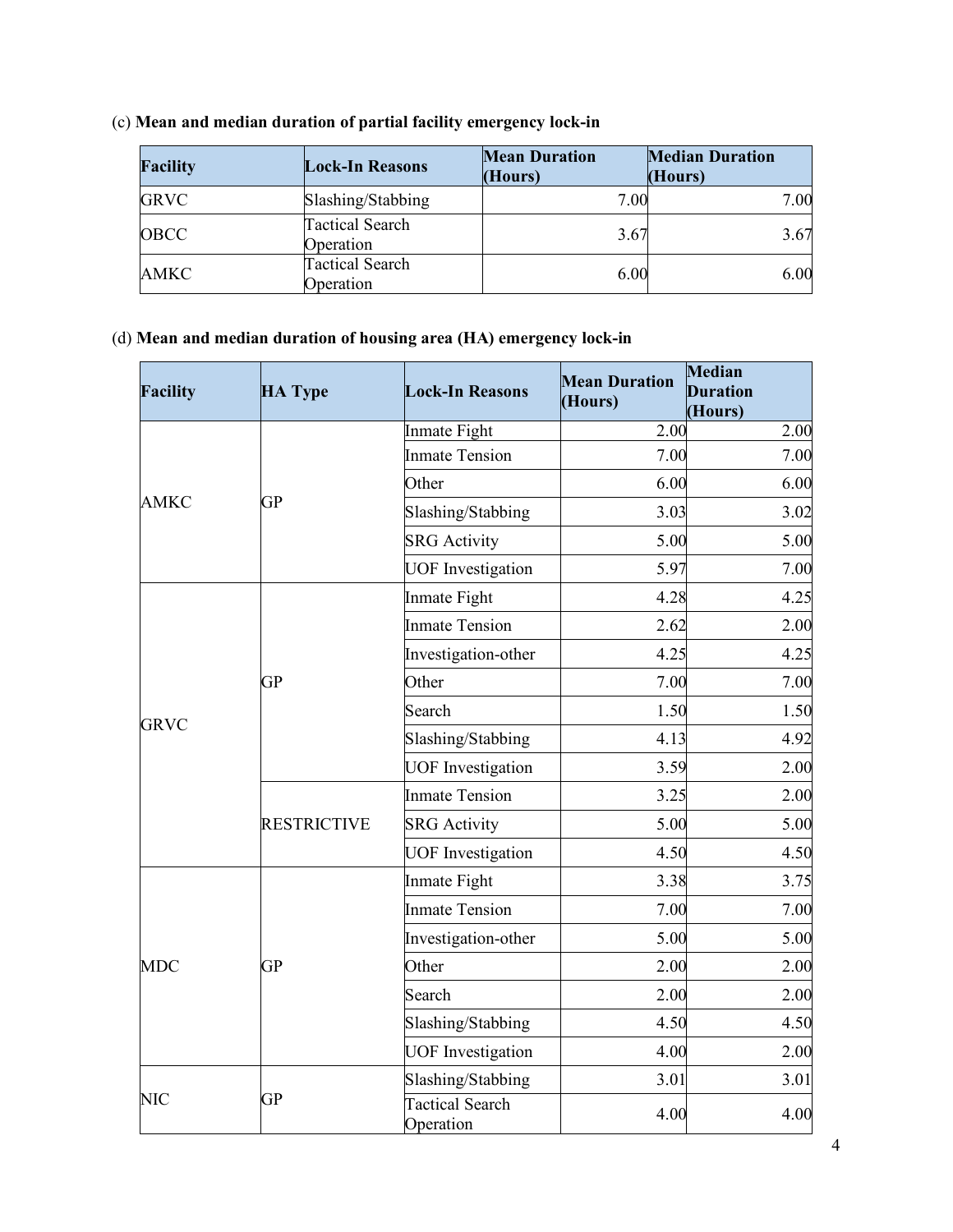| <b>Facility</b> | <b>HA Type</b>     | <b>Lock-In Reasons</b>   | <b>Mean Duration</b><br>(Hours) | Median<br><b>Duration</b><br>(Hours) |
|-----------------|--------------------|--------------------------|---------------------------------|--------------------------------------|
|                 |                    | <b>UOF</b> Investigation | 1.00                            | 1.00                                 |
|                 |                    | Inmate Fight             | 6.00                            | 6.00                                 |
|                 | GP                 | Other                    | 4.50                            | 4.50                                 |
|                 |                    | <b>UOF</b> Investigation | 4.21                            | 5.00                                 |
| OBCC            |                    | Inmate Fight             | 6.00                            | 6.00                                 |
|                 | <b>RESTRICTIVE</b> | <b>Inmate Tension</b>    | 2.97                            | 2.00                                 |
|                 |                    | Slashing/Stabbing        | 4.23                            | 4.35                                 |
|                 |                    | <b>UOF</b> Investigation | 3.72                            | 3.50                                 |
|                 |                    | Investigation-other      | 7.00                            | 7.00                                 |
| <b>RMSC</b>     | <b>GP</b>          | Other                    | 2.00                            | 2.00                                 |
|                 |                    | Investigation-other      | 3.00                            | 3.00                                 |
| <b>RNDC</b>     | GР                 | Slashing/Stabbing        | 3.86                            | 4.75                                 |
|                 |                    | <b>SRG</b> Activity      | 4.00                            | 4.00                                 |
|                 |                    | <b>Inmate Tension</b>    | 5.13                            | 5.13                                 |
| <b>VCBC</b>     | GP                 | Other                    | 1.58                            | 1.58                                 |
|                 |                    | <b>UOF</b> Investigation | 4.50                            | 5.00                                 |

8. The number of times mandated services are affected by an emergency lock-in or lock in extension, disaggregated by service type

| <b>Mandated Service</b>     | <b>Service Type</b> | <b>Mandated Count</b> |
|-----------------------------|---------------------|-----------------------|
| <b>EDUCATIONAL SERVICES</b> | <b>CANCELLED</b>    | 10                    |
| <b>LAW LIBRARY</b>          | <b>CANCELLED</b>    | 19                    |
|                             | <b>DELAYED</b>      | 10                    |
| <b>PHONE CALLS</b>          | <b>CANCELLED</b>    | <b>20</b>             |
|                             | <b>DELAYED</b>      | 62                    |
|                             | <b>CANCELLED</b>    | 19                    |
| <b>RECREATION</b>           | <b>DELAYED</b>      | 57                    |
|                             | <b>CANCELLED</b>    | Ю                     |
| <b>RELIGIOUS SERVICES</b>   | <b>DELAYED</b>      |                       |
| SICK CALL <sup>3</sup>      | <b>CANCELLED</b>    |                       |

<span id="page-4-0"></span><sup>&</sup>lt;sup>3</sup> The sick call triage hotline is always available to people during all lock out hours. An emergency lock in would not prevent access to the hotline unless access to phones had been restricted as a part of the emergency lock in measure. That said, emergency lock ins do not prevent medical services and anyone with a medical need can still access the clinic during an emergency lock in.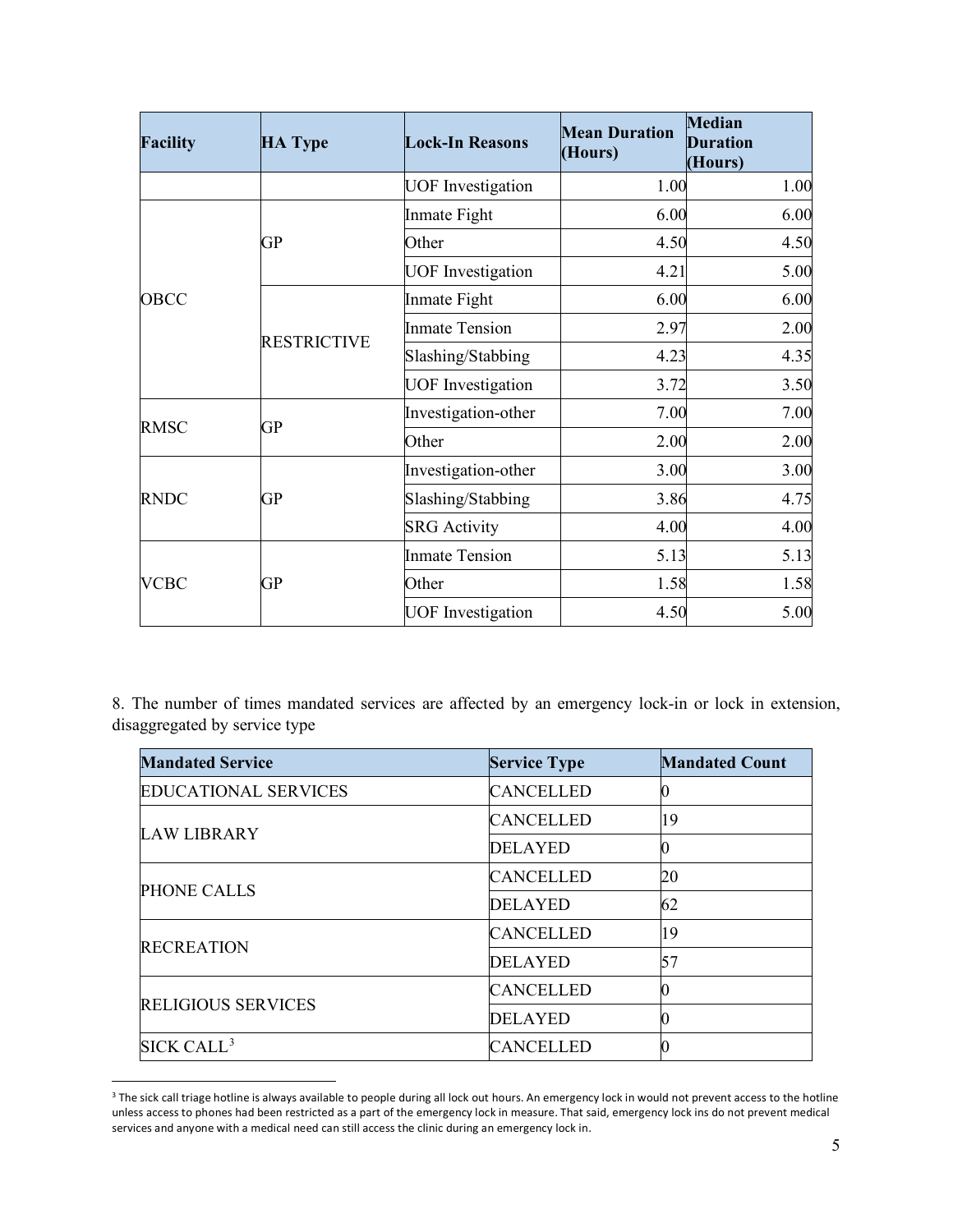| <b>Mandated Service</b> | <b>Service Type</b> | <b>Mandated Count</b> |
|-------------------------|---------------------|-----------------------|
|                         | <b>DELAYED</b>      |                       |
|                         | <b>CANCELLED</b>    |                       |
| <b>VISITS</b>           | <b>DELAYED</b>      |                       |

9. The mean and median duration of continuous lock-ins disaggregated by facility, in total and disaggregated by the reason for such emergency lock-in, as determined by the department, and the housing area type.

| <b>Facility</b>                                                                                         | <b>HA Type</b>   | <b>Lock-In Reasons</b>                                                                                                                                                                                                                                                                                                                                                                                                                                                                                                  | <b>Mean Duration</b><br>(Hours) | Median<br><b>Duration</b><br>(Hours) |
|---------------------------------------------------------------------------------------------------------|------------------|-------------------------------------------------------------------------------------------------------------------------------------------------------------------------------------------------------------------------------------------------------------------------------------------------------------------------------------------------------------------------------------------------------------------------------------------------------------------------------------------------------------------------|---------------------------------|--------------------------------------|
|                                                                                                         |                  | Inmate Fight                                                                                                                                                                                                                                                                                                                                                                                                                                                                                                            | 2.00                            | 2.00                                 |
|                                                                                                         |                  | <b>Inmate Tension</b><br>Other<br>Slashing/Stabbing<br><b>SRG</b> Activity<br><b>Tactical Search</b><br>Operation<br><b>UOF</b> Investigation<br><b>Tactical Search</b><br>Operation<br>Inmate Fight<br><b>Inmate Tension</b><br>Investigation-other<br>Other<br>Search<br>Slashing/Stabbing<br><b>UOF</b> Investigation<br>Slashing/Stabbing<br><b>Inmate Tension</b><br>Slashing/Stabbing<br><b>SRG</b> Activity<br><b>UOF</b> Investigation<br>Inmate Fight<br><b>Inmate Tension</b><br>Investigation-other<br>Other |                                 | 7.00                                 |
|                                                                                                         |                  |                                                                                                                                                                                                                                                                                                                                                                                                                                                                                                                         |                                 | 6.00                                 |
|                                                                                                         | <b>GP</b>        |                                                                                                                                                                                                                                                                                                                                                                                                                                                                                                                         |                                 | 3.02                                 |
| <b>AMKC</b>                                                                                             |                  |                                                                                                                                                                                                                                                                                                                                                                                                                                                                                                                         |                                 | 5.00                                 |
|                                                                                                         |                  |                                                                                                                                                                                                                                                                                                                                                                                                                                                                                                                         |                                 | 6.00                                 |
|                                                                                                         |                  |                                                                                                                                                                                                                                                                                                                                                                                                                                                                                                                         |                                 | 7.00                                 |
|                                                                                                         | Non-Housing Area |                                                                                                                                                                                                                                                                                                                                                                                                                                                                                                                         |                                 | 6.00                                 |
|                                                                                                         |                  |                                                                                                                                                                                                                                                                                                                                                                                                                                                                                                                         |                                 | 4.25                                 |
| <b>GP</b><br><b>GRVC</b><br>Non-Housing Area<br><b>RESTRICTIVE</b><br><b>MDC</b><br><b>GP</b><br>Search |                  |                                                                                                                                                                                                                                                                                                                                                                                                                                                                                                                         |                                 | 2.00                                 |
|                                                                                                         |                  |                                                                                                                                                                                                                                                                                                                                                                                                                                                                                                                         |                                 | 4.25                                 |
|                                                                                                         |                  | 7.00                                                                                                                                                                                                                                                                                                                                                                                                                                                                                                                    |                                 |                                      |
|                                                                                                         |                  |                                                                                                                                                                                                                                                                                                                                                                                                                                                                                                                         | 1.50                            |                                      |
|                                                                                                         |                  | 7.00<br>6.00<br>3.03<br>5.00<br>6.00<br>5.97<br>6.00<br>4.28<br>2.62<br>4.25<br>7.00<br>1.50<br>4.25<br>3.59<br>4.50<br>3.25<br>4.50<br>5.00<br>4.50<br>3.38<br>7.00<br>5.00<br>2.00<br>6.85                                                                                                                                                                                                                                                                                                                            | 4.25                            |                                      |
|                                                                                                         |                  |                                                                                                                                                                                                                                                                                                                                                                                                                                                                                                                         |                                 | 2.00                                 |
|                                                                                                         |                  |                                                                                                                                                                                                                                                                                                                                                                                                                                                                                                                         |                                 | 4.50                                 |
|                                                                                                         |                  |                                                                                                                                                                                                                                                                                                                                                                                                                                                                                                                         |                                 | 2.00                                 |
|                                                                                                         |                  |                                                                                                                                                                                                                                                                                                                                                                                                                                                                                                                         |                                 | 4.50                                 |
|                                                                                                         |                  |                                                                                                                                                                                                                                                                                                                                                                                                                                                                                                                         |                                 | 5.00                                 |
|                                                                                                         |                  |                                                                                                                                                                                                                                                                                                                                                                                                                                                                                                                         | 4.50                            |                                      |
|                                                                                                         |                  |                                                                                                                                                                                                                                                                                                                                                                                                                                                                                                                         |                                 | 3.75                                 |
|                                                                                                         |                  |                                                                                                                                                                                                                                                                                                                                                                                                                                                                                                                         |                                 | 7.00                                 |
|                                                                                                         |                  |                                                                                                                                                                                                                                                                                                                                                                                                                                                                                                                         |                                 | 5.00                                 |
|                                                                                                         |                  |                                                                                                                                                                                                                                                                                                                                                                                                                                                                                                                         |                                 | 2.00                                 |
|                                                                                                         |                  |                                                                                                                                                                                                                                                                                                                                                                                                                                                                                                                         |                                 | 7.00                                 |